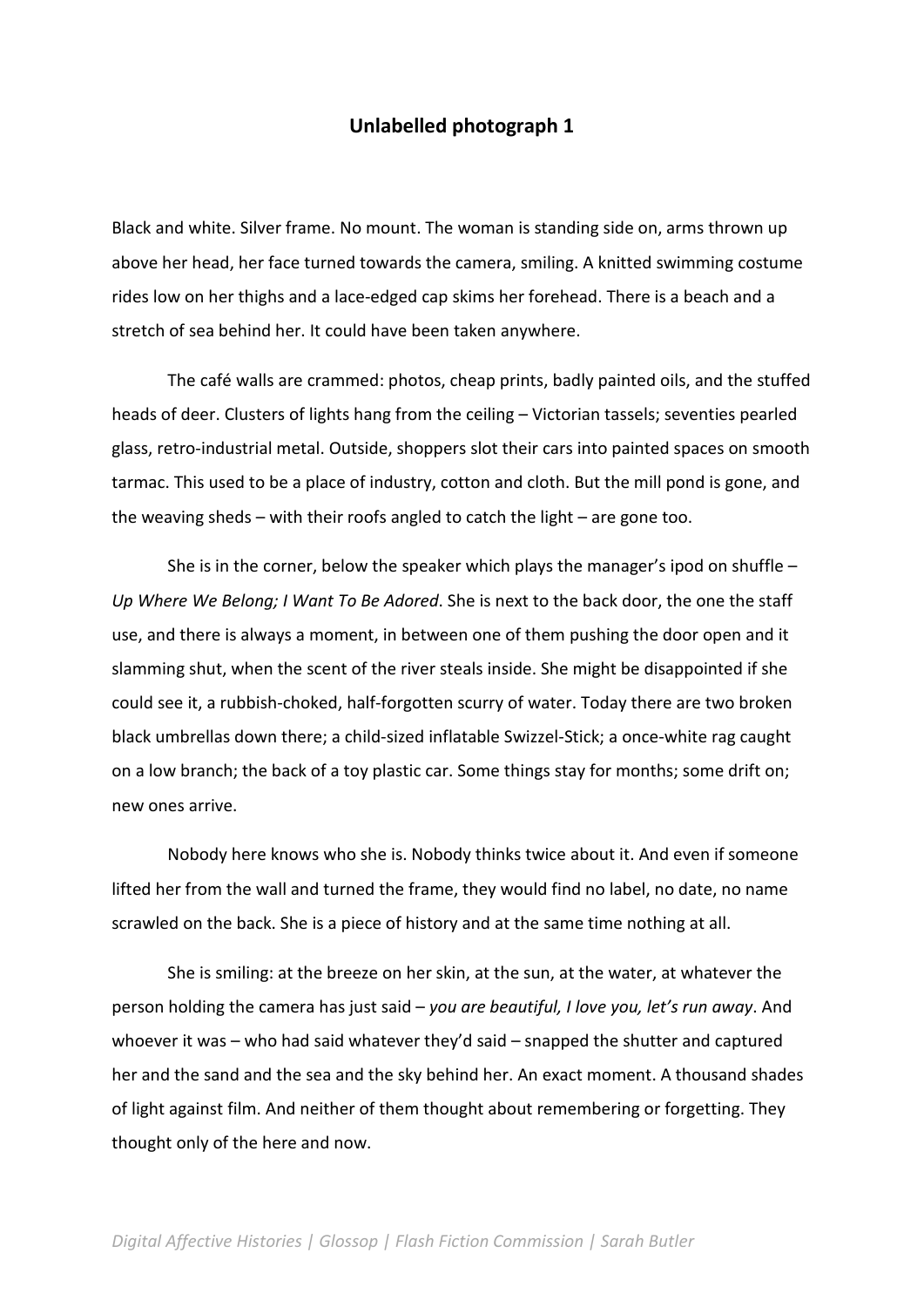### **A New Mattress**

He hadn't been stalking her. Not exactly. The house was still half his after all, at least until the paperwork went through. And it had only been a couple of times – driving past, maybe sitting with the engine running for a moment or two. Which is how he came to see the van, with *Snugbug* painted across the side, and two men carrying a plastic-wrapped mattress into the house. Which is why he's outside a warehouse, down by the rubbish-clogged river, with a crowbar.

He's never broken and entered before. The noise of it scares him – metal on metal – but no-one comes. It's just him and the door and he gets it open eventually, shines his torch across stacks of pale mattresses.

He used to be a light sleeper. A car would start outside, or his wife would cough, or turn over, and he'd snap awake, eyes wide to the dark. And once he'd done that, his head would fill up with thoughts – the leak behind the bath; the meeting notes he'd lost; the house insurance premium; the rattle in the car door – and it would be hours, sometimes, before he lost himself again. He can't work out why he got so worked up about things that didn't matter and failed to notice the stuff that would have been worth lying awake for. And then he thinks how that's just typical of him: learning lessons when it's too late.

These days he sleeps like a dead man.

Inside it's cold, airless. The mattresses are bound in plastic and when he brushes his fingers over them it makes him think of supermarket meat – the flesh chilled and soft and bloody beneath the wrap. He pulls one off the top of a pile and the dust from the floor sparkles in his torch beam. In the room which used to be theirs is a mattress just like this. His wife sits on the edge of it each morning and brushes her hair; at night she lies on it, her limbs curled around another man.

He won't do anything. He won't interfere. He is not a man to make a fuss. All he wants is to peel back the plastic and lie, face down, pressed against the firm new springs and the sweet smelling fabric, and sleep.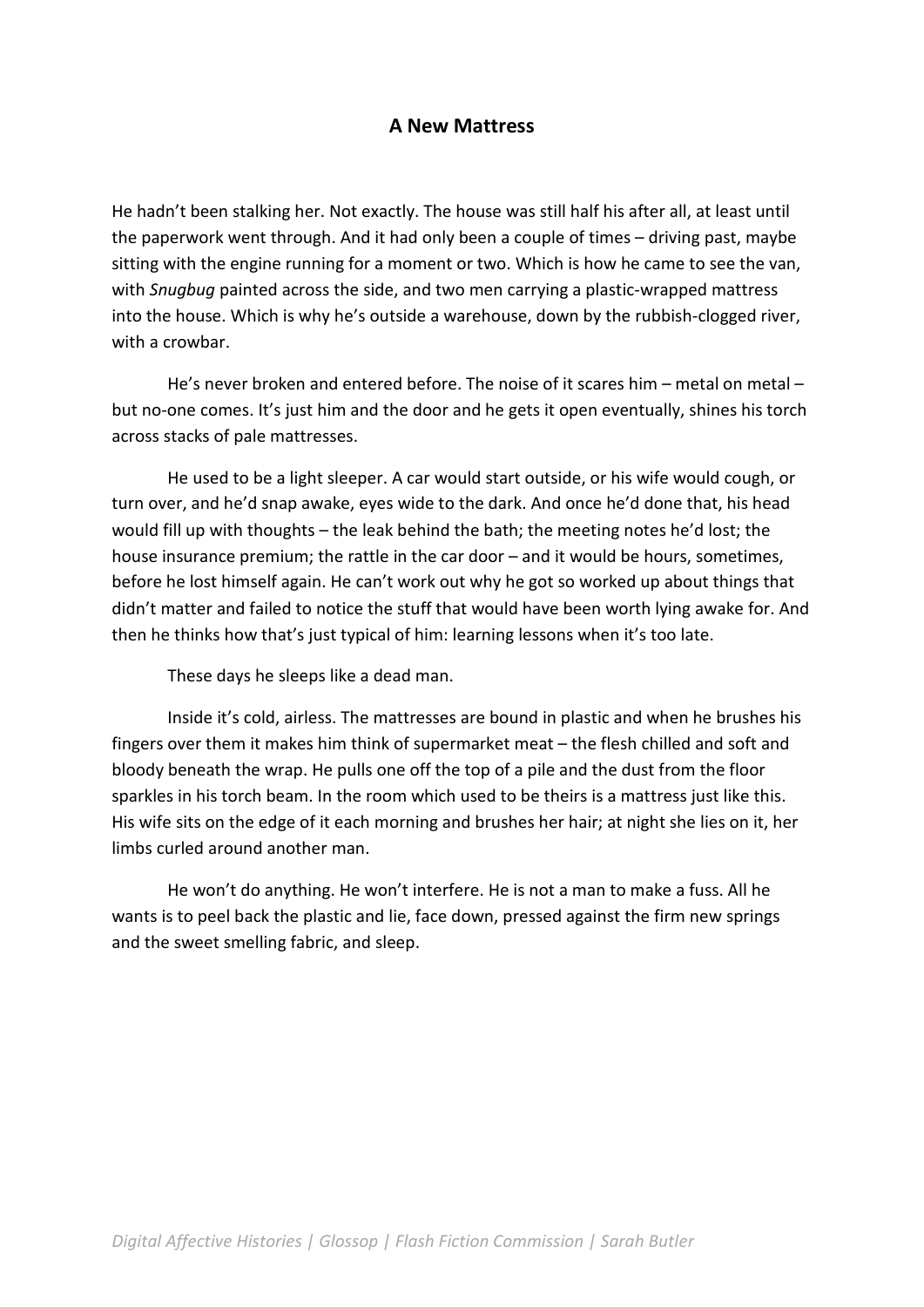# **Made in Glossop**

He didn't really know her, he realised, that last week in the hospital, with all the wires and tubes and squeaking machines, the nurses in soft rubber shoes and the too bright fluorescent lights.

Take, for instance, the fact she'd flown on Concorde.

'I'm not dotty,' she said, when he implied the drugs might be playing with her memory. 'I know what happened and what didn't.'

He sat back in the grey hospital chair and considered her. This woman who looked less like his mother every day. And then he remembered.

'The toilet,' he said.

She frowned.

'Did you go to the toilet, Mum? On Concorde?'

She scrunched her nose, the way she did when there was something she didn't like talking about – sex, death, all the important stuff – then turned away from him and closed her eyes.

He let it go. She'd never been interested in his work anyway. A barn of a place full of dirty machines making a god-awful racket, she'd say. She wasn't interested in mixers and extruders, splitting machines and click presses. She thought making parts for other things wasn't a way to spend your life. She didn't know what a gasket was.

He looked at the back of her head, the hair worn thin, her scalp showing pink through the white, and he tried to imagine her as the young woman he'd never met, opening the toilet door on a Concorde, not noticing the soft rubber seal around its edge.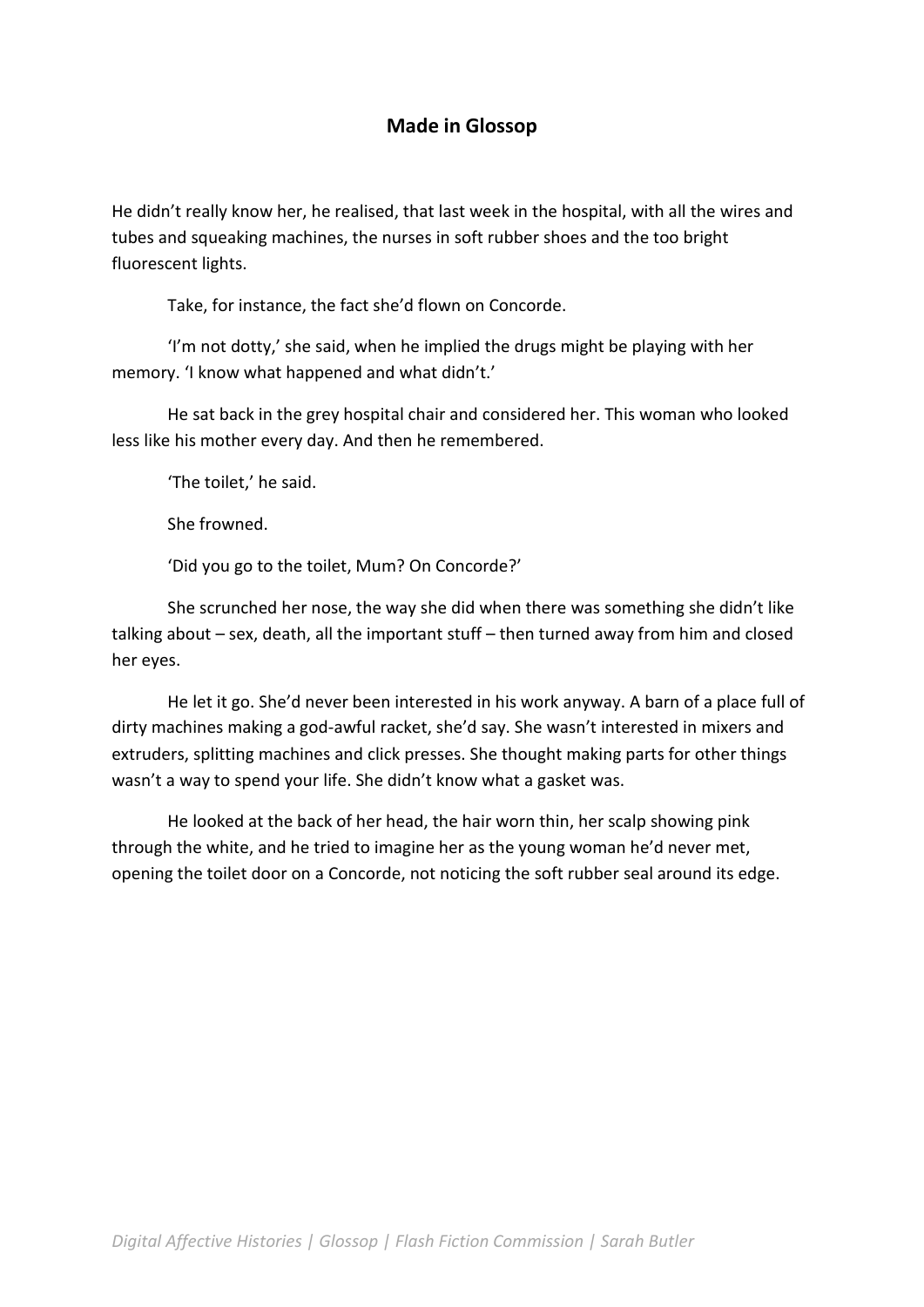### **Lemon Drizzle**

He'd just broken the last egg into the bowl when his phone rang. Billy. Billy never called.

Pete's fingers slipped across the screen, a smear of albumen over the photo of his wife and son.

'It's gone.' Billy never called and when he did he didn't mess about with pleasantries. They'd worked together thirty years before the businesses merged and the factory relocated; they didn't need a whole load of fancy words to know what each other was talking about.

Pete stared at the eggs pooled across the creamed butter. The yolk of one had spilt sunset yellow through the white.

He has never wished the new business ill, whatever the decisions made, but he still dreams about those last months: the Glossop factory stripped bare. Everything shifted up the A1 to the new plant; or sold off to India, Spain, Scandinavia; the stuff no-one wanted smashed up for scrap. He'd gone down to watch men digging the presses out of the concrete. Broke his heart it did.

'Is that so?' Pete said. He tucked the phone under his ear and started stirring in the eggs, adding a spoonful of flour to stop the mixture curdling. It would be a lemon drizzle cake, his speciality and a favourite with the customers. His dad used to say making cellular rubber was like mixing a cake: you took your ingredients – rubber, carbon, fillers, antioxidants, blowing agents and the like – then applied pressure and heat.

The new lot had asked him to move, stay with the firm, but he couldn't leave. Pete folded the rest of the flour into the mix and watched the white gradually disappear. He imagined the same men doing the same dismantling a hundred miles north, and then the same slow rot settling in, windows smashed, ferns growing out from between the bricks. He was waiting to feel something – glee or righteousness or sorrow – but he found himself thinking instead about the lemon syrup he'd pour over the warm sponge, how he might try grating the peel a little finer this time, to get the balance between sharp and sweet just so.